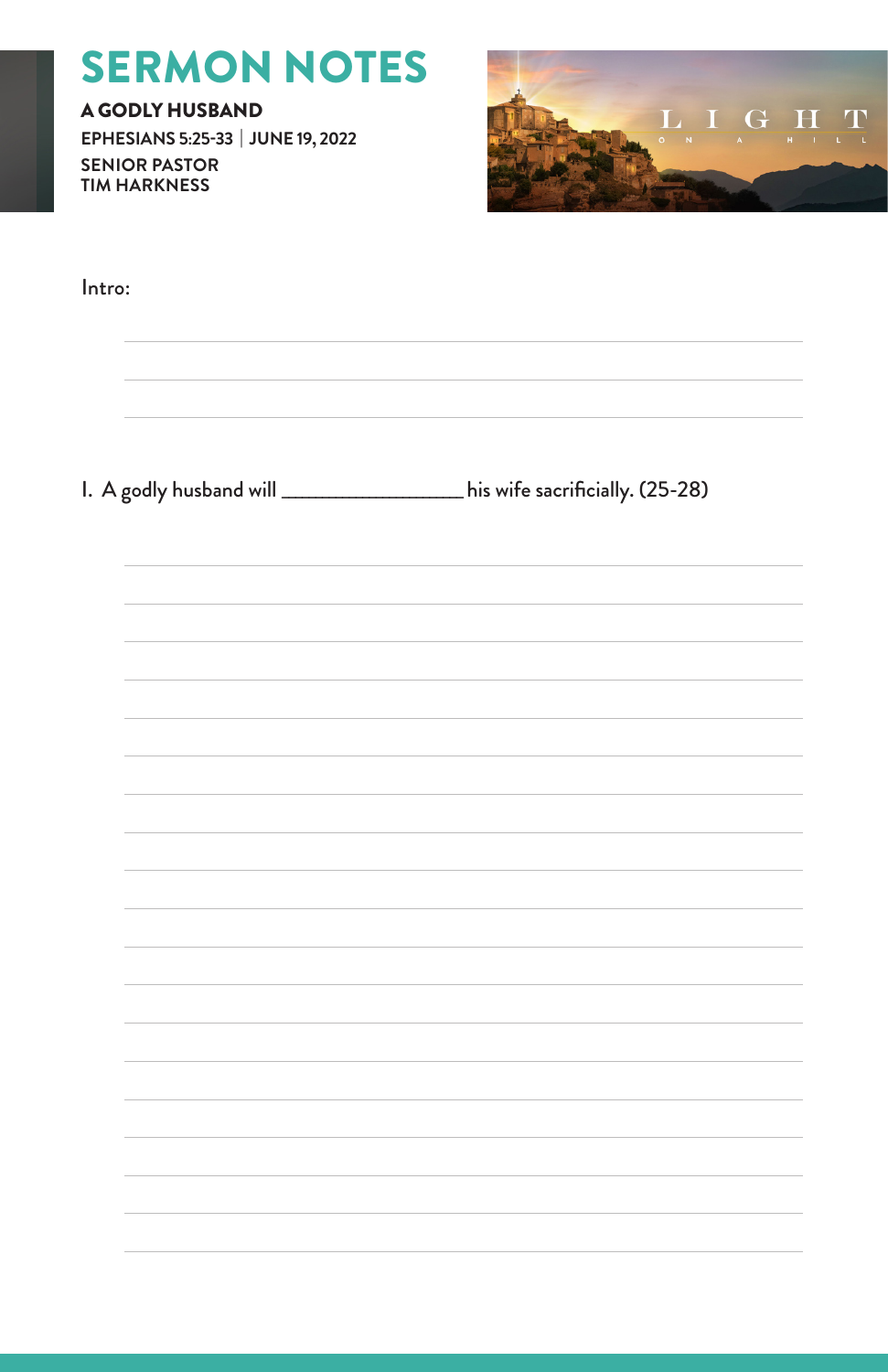|                                         | II. A godly husband will ___________________his father and mother and |  |
|-----------------------------------------|-----------------------------------------------------------------------|--|
|                                         |                                                                       |  |
| celebrate oneness with his wife (29-33) |                                                                       |  |
|                                         |                                                                       |  |
|                                         |                                                                       |  |
|                                         |                                                                       |  |
|                                         |                                                                       |  |
|                                         |                                                                       |  |
|                                         |                                                                       |  |
|                                         |                                                                       |  |
|                                         |                                                                       |  |
|                                         |                                                                       |  |
|                                         |                                                                       |  |
|                                         |                                                                       |  |
|                                         |                                                                       |  |
|                                         |                                                                       |  |
|                                         |                                                                       |  |
|                                         |                                                                       |  |
|                                         |                                                                       |  |
|                                         |                                                                       |  |
|                                         |                                                                       |  |
|                                         |                                                                       |  |
|                                         |                                                                       |  |
|                                         |                                                                       |  |
|                                         |                                                                       |  |
|                                         |                                                                       |  |
|                                         |                                                                       |  |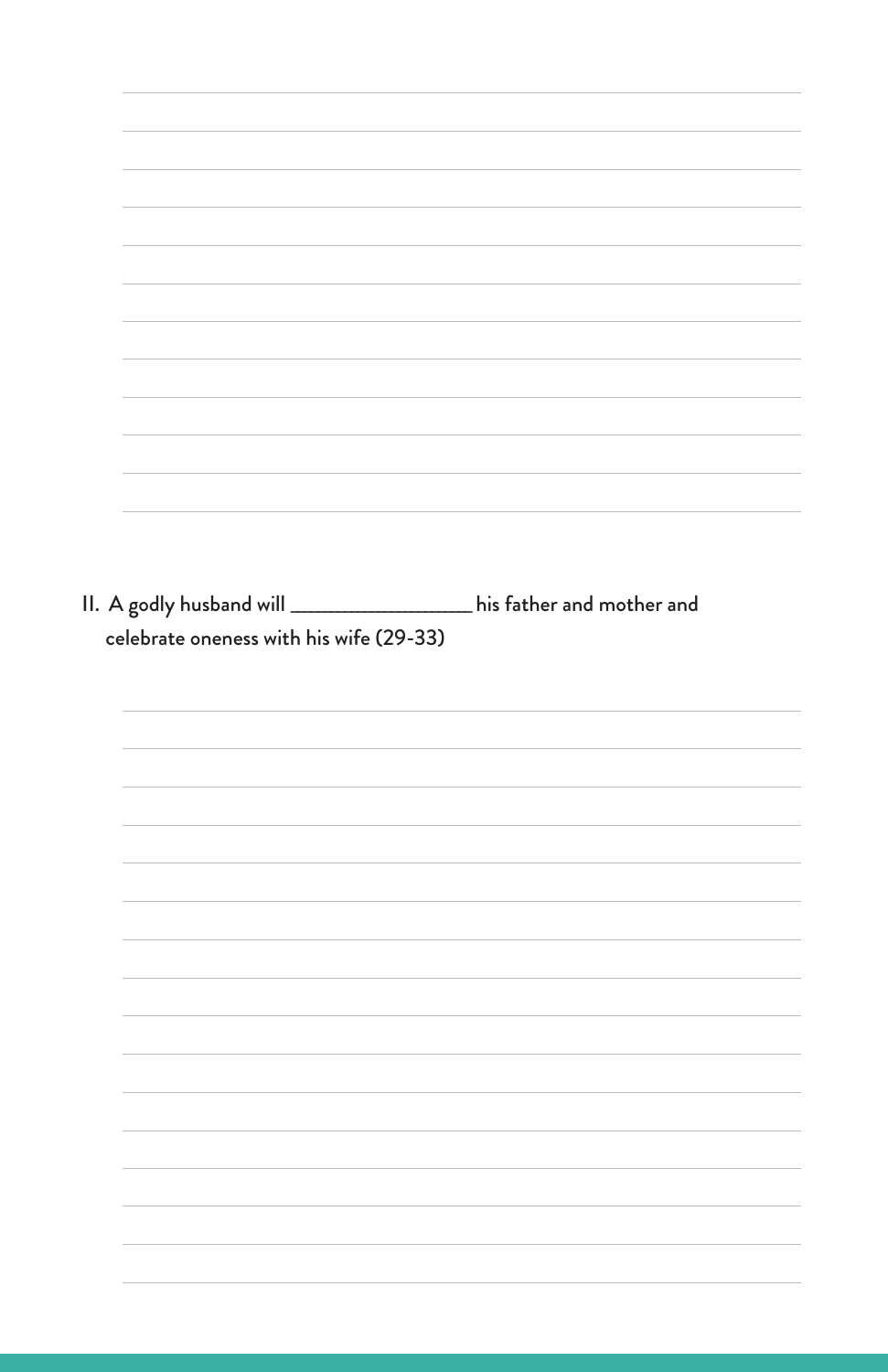# IMPACT GROUP QUESTIONS KEY PASSAGE: EPHESIANS 5:25-33

Opening: What truths impacted you most from the sermon/passage? *A godly husband will love his wife sacrificially; A godly husband will leave his father and mother and celebrate oneness with his wife.*

#### **INFORM THE HEAD / STIR THE HEART**

1. Please list some of the reasons people get married according to the world's purposes. How might those things be detrimental to the marriage in the long run?

2. According to this passage, what is the main purpose of the husband's leadership with his wife?

3. How will God's purpose for the husband's role affect how he leads his family in  $\sim$ 

a. Job decisions?

b. Financial decisions?

c. Conflict?